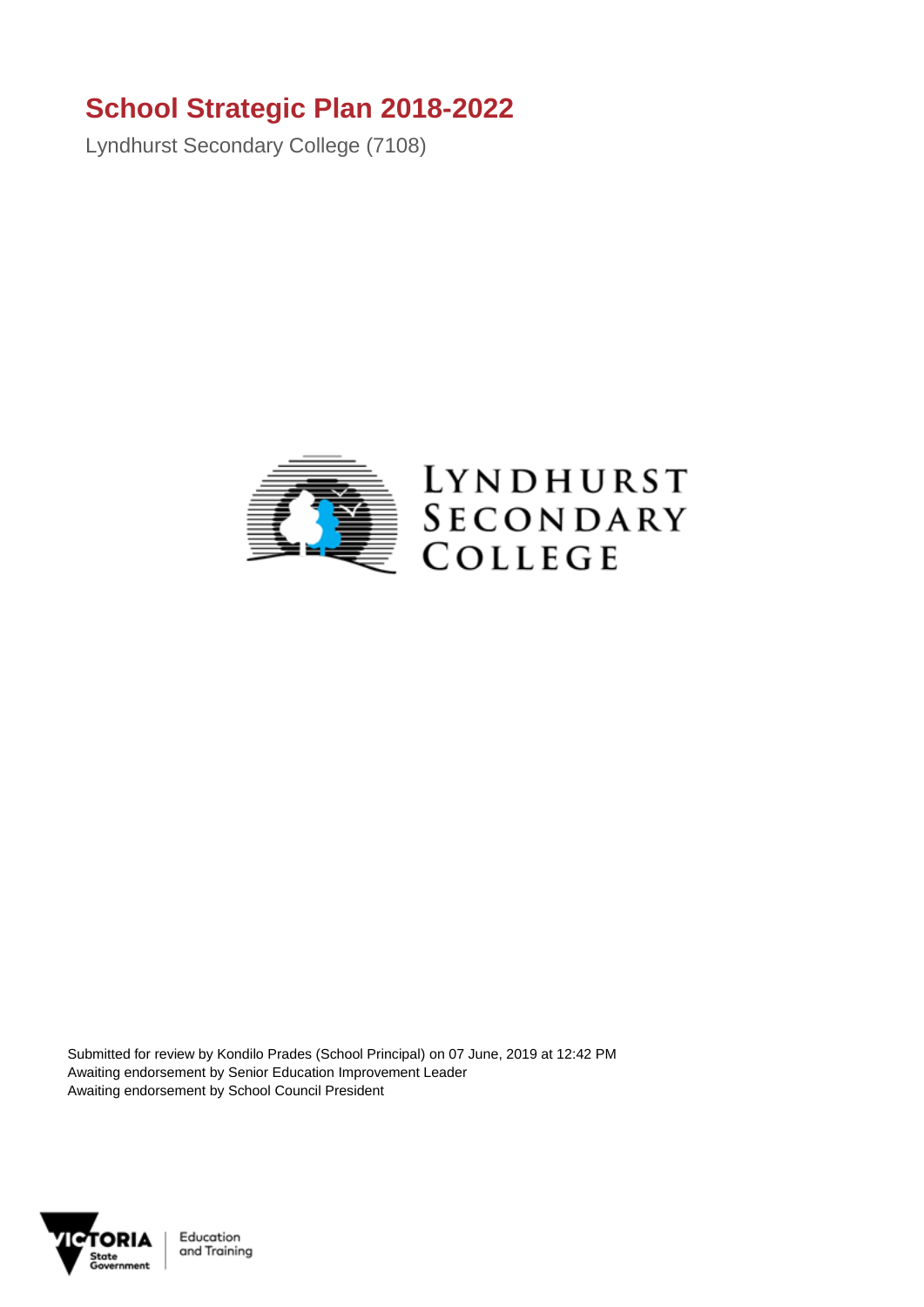## **School Strategic Plan - 2018-2022**

Lyndhurst Secondary College (7108)

| <b>School vision</b>      | Lyndhurst Secondary College aims to provide a strong education for secondary students within the Lyndhurst, Lynbrook, Cranbourne<br>North and wider Cranbourne community. We expect our students to transition into further education and training as they prepare<br>themselves to be active participants as adults in our community. We are "empowering students for learning and life".                                                                                                                                                                                                                                                                                                                                                                                                                                                                                                                                                                                                                                                                                                                                                                                                                                                                                                                                                                                                                                                                                                                                                                                                                                                                                                                                                |
|---------------------------|-------------------------------------------------------------------------------------------------------------------------------------------------------------------------------------------------------------------------------------------------------------------------------------------------------------------------------------------------------------------------------------------------------------------------------------------------------------------------------------------------------------------------------------------------------------------------------------------------------------------------------------------------------------------------------------------------------------------------------------------------------------------------------------------------------------------------------------------------------------------------------------------------------------------------------------------------------------------------------------------------------------------------------------------------------------------------------------------------------------------------------------------------------------------------------------------------------------------------------------------------------------------------------------------------------------------------------------------------------------------------------------------------------------------------------------------------------------------------------------------------------------------------------------------------------------------------------------------------------------------------------------------------------------------------------------------------------------------------------------------|
| <b>School values</b>      | The Lyndhurst Secondary College community is committed to providing a safe, challenging and stimulating learning environment.<br>We champion commitment, excellence and integrity in order to develop open-minded citizens capable of contributing confidently and<br>responsibly to an ever-changing world.<br>To do this we focus on three core elements:<br>We expect all students to value learning, to make the most of every opportunity to learn, to set high expectations of<br>Learning:<br>themselves and others, to achieve excellence.<br>Our focus is on students, their commitment to their growth as individuals in a strong and supportive learning<br>Students:<br>environment.<br>We expect all students to value their community, both locally and world-wide, and to conduct themselves with<br>Community:<br>integrity as they go about their day to day lives.<br>These values are underpinned by a focus on High Expectations based around Respect for Self, Others and the Environment.                                                                                                                                                                                                                                                                                                                                                                                                                                                                                                                                                                                                                                                                                                                           |
| <b>Context challenges</b> | Lyndhurst Secondary College is situated just north of Cranbourne in the south-western corner of the City of Casey, an area of<br>generally low socio-economic indicators. The College presently has an enrolment of 660 students who are generally from<br>backgrounds in which completion of Year 12 or equivalent was and is seen as a major achievement. The Student Family Occupation<br>(SFO) index has progressively increased over each of the past five years moving from 0.5658 to 0.6679, an increase of 19%.<br>Our students come from a large number of feeder primary schools, however we work closely with five key primary schools to<br>facilitate quality transition - Courtenay Gardens, Cranbourne- Carlisle, Lynbrook, Lyndhurst and Rangebank Primary Schools.<br>Over recent years the cultural mix of the College has changed dramatically with an increasing number of students of a Non English<br>Speaking Background. Over the past five years the proportion of students with a Language Background Other Than English<br>(LBOTE) has increased from 16% to 31%. There are approximately 6% of our students who come to our College who 'qualify' for<br>English as an Additional Language and the proportion of Aboriginal/Torres Strait Islanders is between 1-2% of the overall student<br>population<br>Physically, the College is situated adjacent to a major highway and has a very large Gymnasium, a well-resourced Drama Theatre, a<br>large Library, and many significant specialist facilities: Music, Food Technology, Visual Arts, an Automotive workshop, Wood and<br>Metal technology rooms, as well as extensive Science based classrooms. The College also has a dedicated `Inquiry Centre' |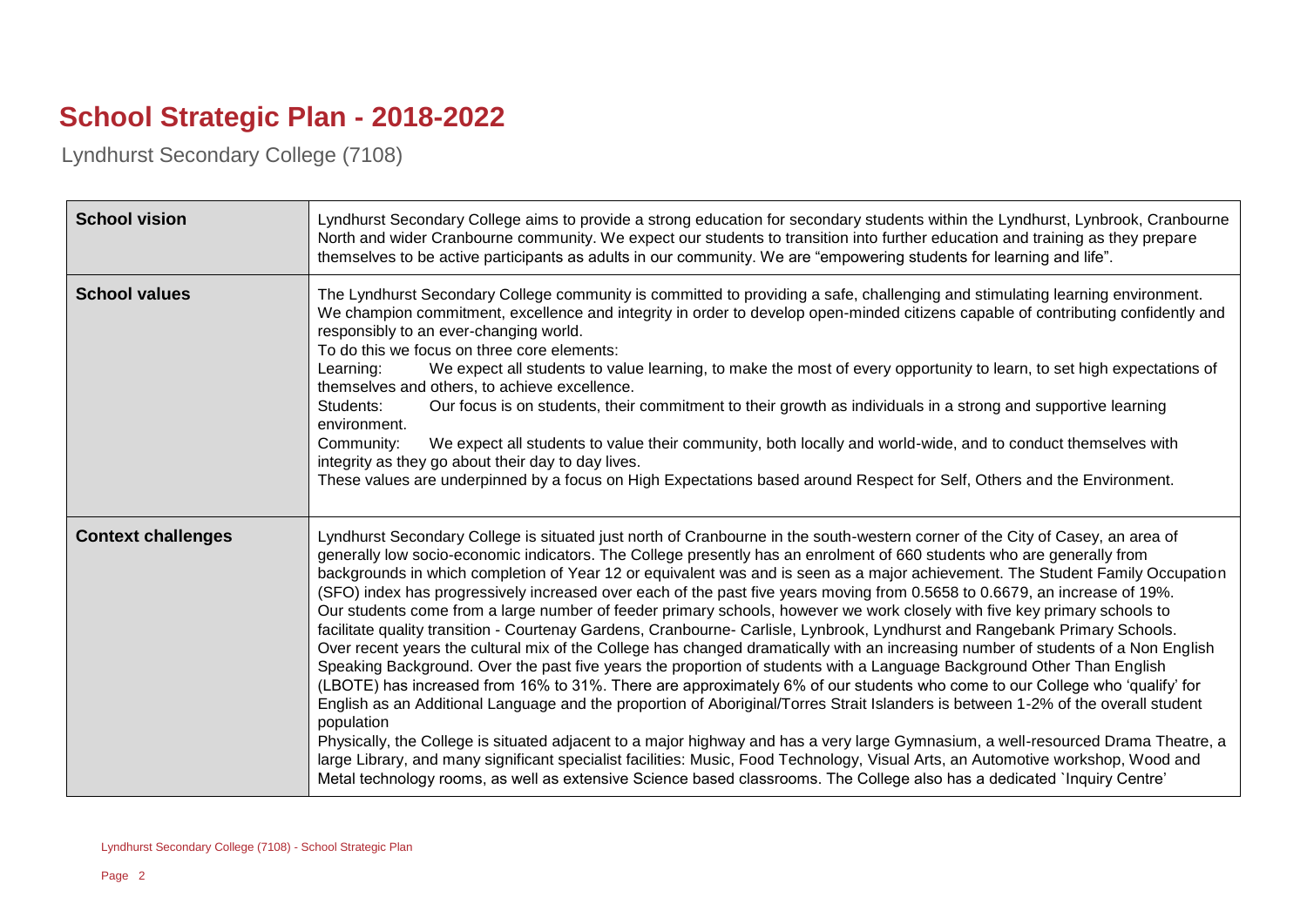|                             | purpose-built to support the Year 9 Inquiry program, as well as a Senior School area set aside for VCE and VCAL classes. The<br>College has significant computer resources housed in a number of dedicated classrooms, supported by a student netbook program.                                                                                                                                                                                                                                                                                                                                                                                                                                                                                                                                                                                                                                                                                                                                                                                                                                                                                                                                                                                                                                                            |
|-----------------------------|---------------------------------------------------------------------------------------------------------------------------------------------------------------------------------------------------------------------------------------------------------------------------------------------------------------------------------------------------------------------------------------------------------------------------------------------------------------------------------------------------------------------------------------------------------------------------------------------------------------------------------------------------------------------------------------------------------------------------------------------------------------------------------------------------------------------------------------------------------------------------------------------------------------------------------------------------------------------------------------------------------------------------------------------------------------------------------------------------------------------------------------------------------------------------------------------------------------------------------------------------------------------------------------------------------------------------|
| Intent, rationale and focus | Our three main focus areas for the College for the next four years based on the review findings are as follows:<br>1. Improve learning outcomes for all out students with a particular focus on literacy and numeracy<br>2. Promote and further develop Student Voice, Leadership and Agency<br>3. Community engagement<br>All of these areas are extremely important in providing better outcomes for our students. Over the last four years, a great deal of<br>work and progress has been made in creating an orderly environment, creating an instructional model to promote consistency in<br>Teaching and Learning, developing opportunities for staff to collaborate and work together and start using data to plan for students<br>learning at their point of need. We have developed students pride in the College and have reiterated our School Values and having<br>High Expectations for all that we do. The review identified the strength in leadership and that the College has now got the solid<br>foundation it needs on which to build and continue to improve.<br>Literacy, Student Voice and Agency and our work within our community is our primary focus for the next four years. This will lead to<br>better outcomes for all of our students, not only while they are at Lyndhurst but in life. |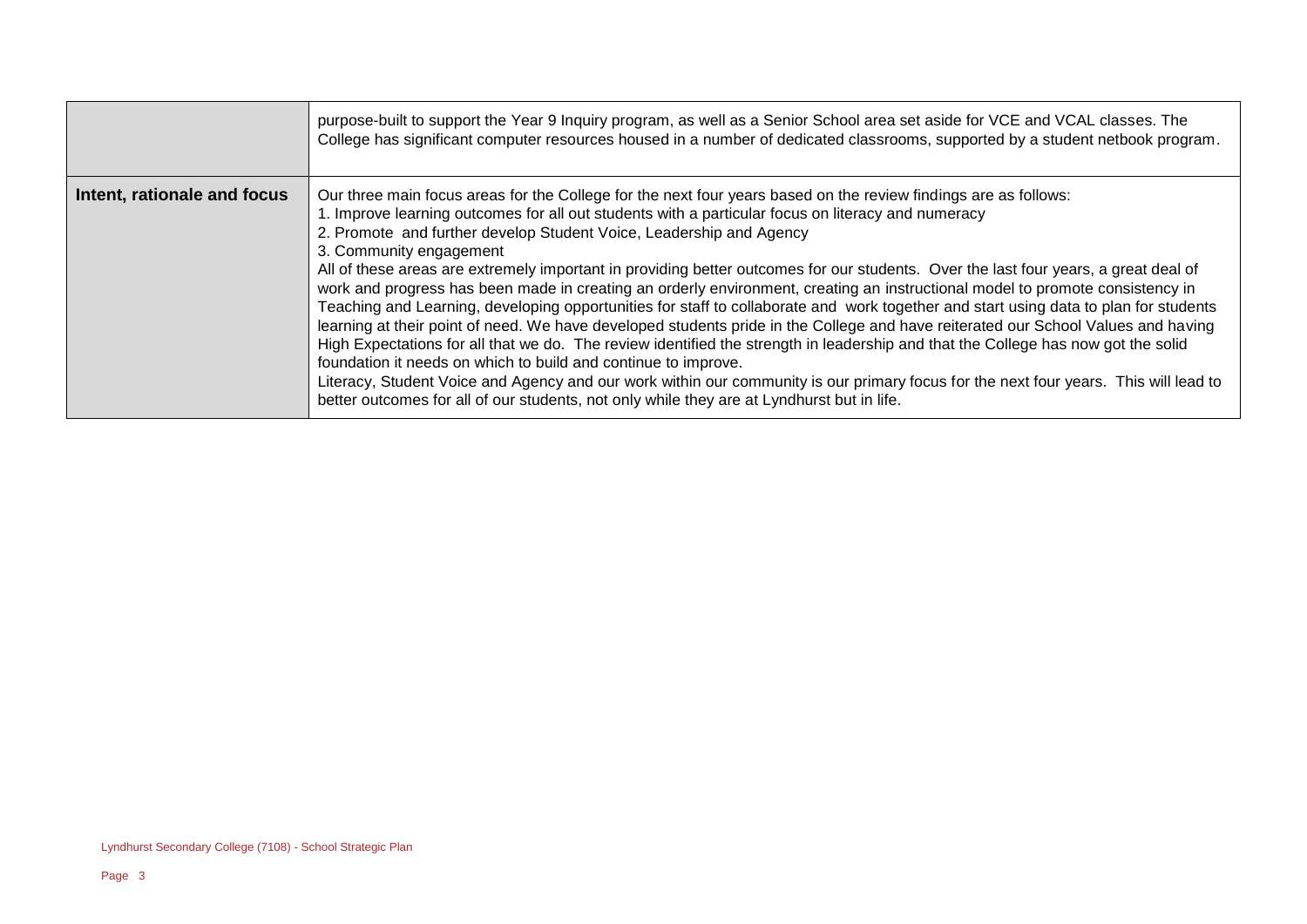## **School Strategic Plan - 2018-2022**

Lyndhurst Secondary College (7108)

| Goal 1                                                                         | Improve learning growth and outcomes for every student                                                                                   |
|--------------------------------------------------------------------------------|------------------------------------------------------------------------------------------------------------------------------------------|
| Target 1.1                                                                     | By 2022, the percentages of medium and high relative growth in NAPLAN Years 7-9 in reading, writing and numeracy will<br>improve to 80%. |
| Target 1.2                                                                     | By 2022, the mean VCE study score will improve from 27 to 29.                                                                            |
| Target 1.3                                                                     | By 2022 all VCE studies to have a positive average adjusted score according to VCEDS Report 10.                                          |
| Target 1.4                                                                     | By 2022, VCAL to have 95% successful completion rate                                                                                     |
| <b>Key Improvement Strategy 1.a</b><br>Curriculum planning and assessment      | Build teacher capability to use data to effectively inform practice                                                                      |
| <b>Key Improvement Strategy 1.b</b><br><b>Building practice excellence</b>     | Develop a shared understanding and consistent implementation of the college's Instructional Model                                        |
| Key Improvement Strategy 1.c<br>Intellectual engagement and self-<br>awareness | Build instructional and shared leadership capability                                                                                     |
| Goal 2                                                                         | Build agency, voice and leadership for every student in the college                                                                      |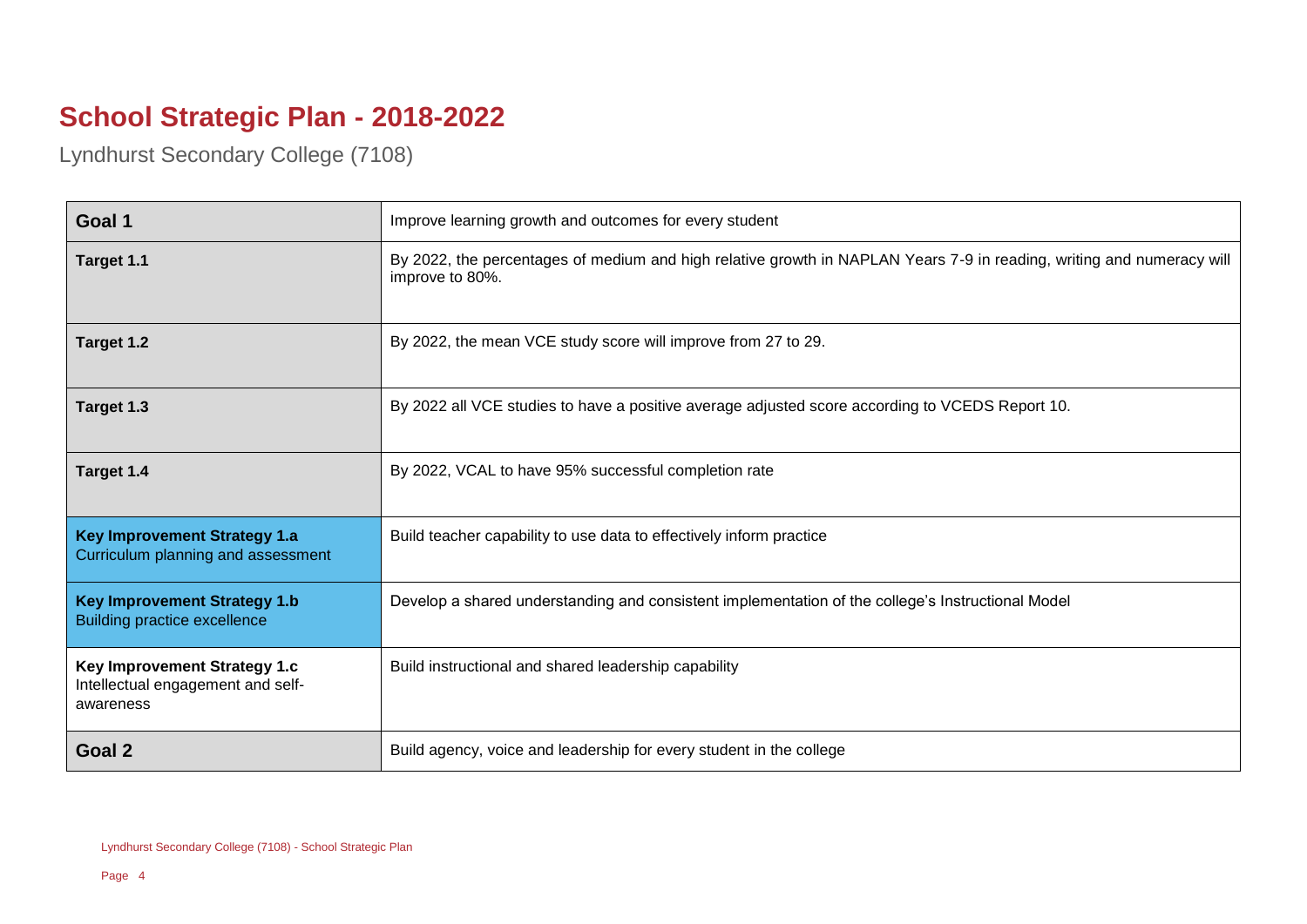| Target 2.1                                                                              | By 2022, the percentages of positive responses in the AtSS will increase from 2018 benchmarks for self-regulation and goal<br>setting (from 63% to 75%) and student voice and agency (from 48% to 60%).                                 |
|-----------------------------------------------------------------------------------------|-----------------------------------------------------------------------------------------------------------------------------------------------------------------------------------------------------------------------------------------|
| Target 2.2                                                                              | By 2022, the percentages of positive responses in the parent survey will increase from 82% to 87% for effective teaching,<br>from 94% to 95% for high expectations for success and from 85% to 88% for student voice and agency.        |
| Target 2.3                                                                              | By 2022, the percentages of positive responses in the staff survey will increase for collective efficacy from 42% to 60% and<br>for academic emphasis from 34% to 50%.                                                                  |
| Key Improvement Strategy 2.a<br>Empowering students and building school<br>pride        | Empower students as active learners and leaders                                                                                                                                                                                         |
| <b>Key Improvement Strategy 2.b</b><br>Empowering students and building school<br>pride | Develop across the school a shared understanding of student voice, leadership and agency and how they are applied                                                                                                                       |
| Key Improvement Strategy 2.c<br>Empowering students and building school<br>pride        | Develop processes to include all students in school decision making                                                                                                                                                                     |
| Goal 3                                                                                  | To improve student engagement both within the college and the wider community                                                                                                                                                           |
| Target 3.1                                                                              | By 2022, the percentages of positive responses in the AtSS will increase from 2018 benchmarks for student confidence<br>from 62% to 70%, high expectations for success from 73% to 80%, and for sense of connectedness from 54% to 62%. |
| Target 3.2                                                                              | By 2022, the percentages of positive responses in the parent survey will increase for student connectedness from 90% to<br>92%, teacher communication from 74% to 80%, and parent participation and involvement from 74% to 79%.        |